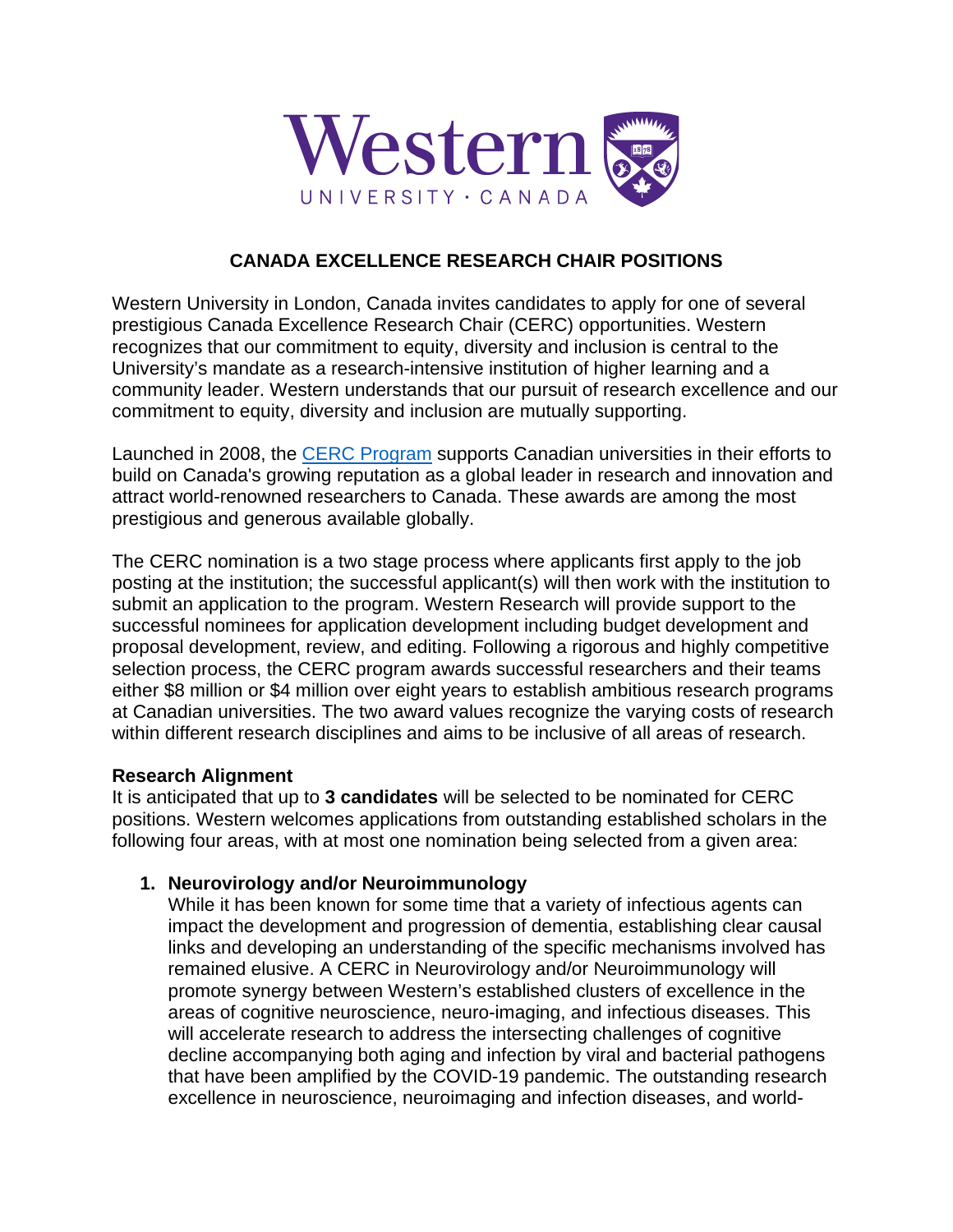leading facilities at Western provides an exceptional and unique opportunity for a well-established individual to provide leadership in collaborative programs of cognitive decline accompanying both aging and infection by viral and bacterial pathogens that will accelerate our international leadership and impact in these emerging, intersecting challenges.

### **2. Materials Degradation**

The degradation of materials, or their failure to degrade in a controlled and timely manner, have significant direct and indirect costs. The impacts of materials degradation can be addressed through an enhanced chemical understanding of the factors governing these processes and by designing and developing new materials with optimized degradation profiles for their target applications. Western is an internationally recognized leader in materials degradation research. A CERC in Materials degradation will: (i) advance the fundamental understanding of degradation processes, mechanisms, and driving forces; (ii) develop new approaches to control and tune degradation (e.g. coatings, materials selection and design); and/or (iii) investigate environmental, health, societal, and safety aspects of degradation processes of materials.

### **3. Climate Change and Extreme Weather**

Western is globally recognized as a leader in weather-related hazards and microclimate level studies through the unique WindEEE Research Institute, the historical Boundary Layer Wind Tunnel Laboratory, and the Northern Tornado Project. A CERC in Climate Change and Extreme Weather will be focused on understanding and projecting historical and future extremes, their driving mechanisms, and spatial/temporal variability associated with climate and land cover change. The CERC will build on the strength of weather-related hazard modeling, micro-climate modeling, wind engineering, and space science at Western.

### **4. Technology Facilitated Gender-Based and Sexual Violence**

Gender-based and sexual violence (GBSV) is pervasive, pernicious, and extraordinarily costly to individuals, communities, and society. It is also increasingly facilitated by digital technologies. A CERC in Technology Facilitated Gender-Based and Sexual Violence will build on Western's institutional strength and global leadership in this area including the Centre for Research and Education on Violence against Women and Children (CREVAWC). This CERC will focus on education in relation to any area of technology facilitated GBSV, including: eradicating technology facilitated GBSV; the inequitable experiences of technology facilitated GBSV or access to supportive resources; the technological mediation of sexual violence and screen culture; using technologies to prevent GBSV and activate for change; how discourses and policies around technology facilitated GBSV circulate in media, education, and culture; and/or legal and school-based responses to technology facilitated GBSV. A successful applicant will be expected to teach graduate and teacher education courses in the Faculty of Education.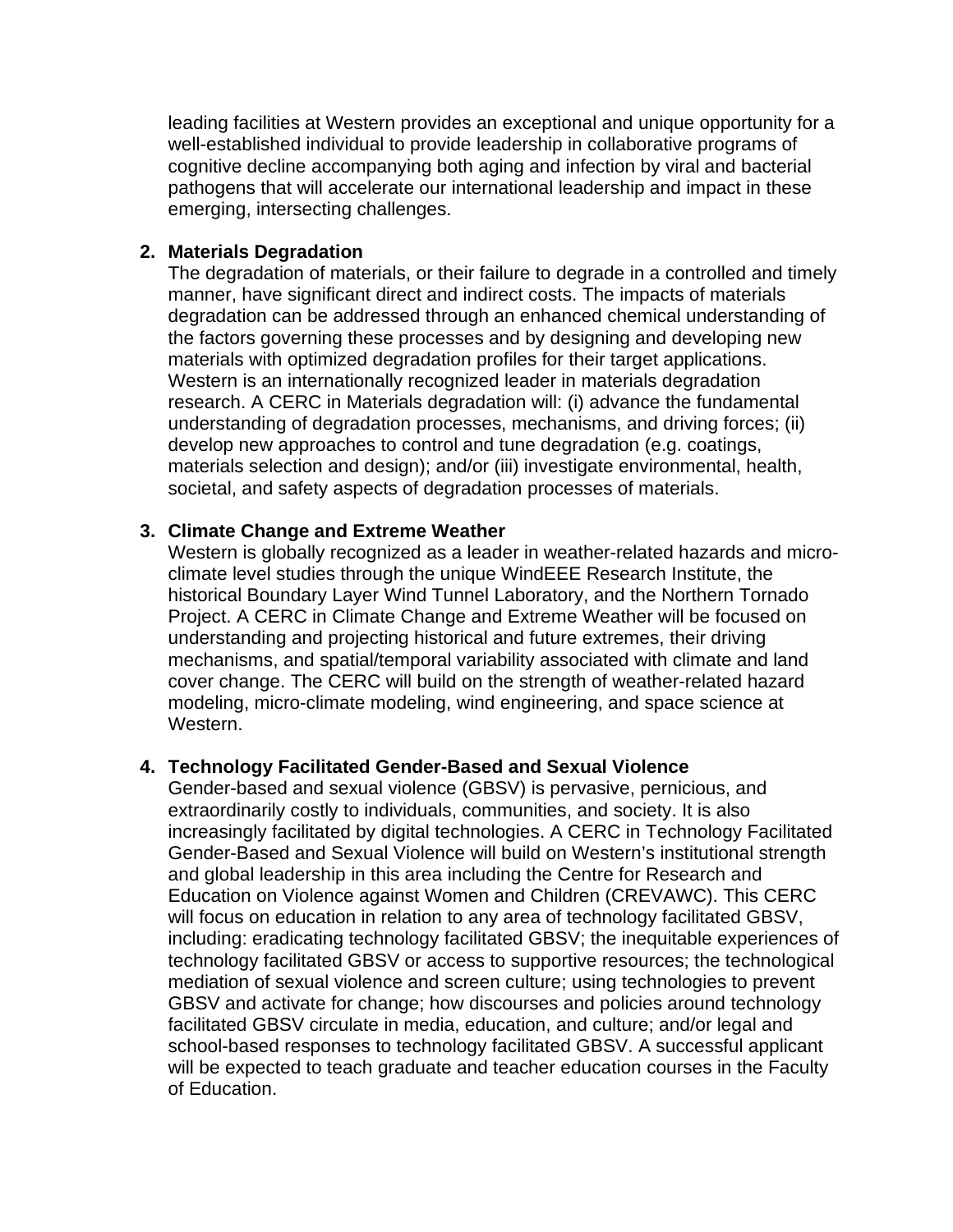#### **Candidates**

In accordance with the CERC program, candidates should be top-tier researchers whose accomplishments have made a major societal impact and who are recognized internationally as a leader. In cases where the nominee is a Canadian Indigenous (First Nations, Inuit or Métis) researcher based in Canada, the impact can be at the international level and/or at the community, regional or national level. Candidates must be full professors or associate professors expected to be promoted to full professor within one or two years of the nomination. Alternatively, if they come from outside the academic sector, nominees must possess the qualifications necessary to be appointed at these levels.

Researchers who hold a full-time academic appointment at a Canadian institution are eligible to be nominated; however, they may not be nominated by the institution at which they currently hold their appointment. If an institution nominates a researcher who is currently at a Canadian institution, the institution must demonstrate the net benefit to the country in moving the researcher from one Canadian institution to another.

Successful candidates must have a Ph.D. or equivalent (e.g. MD, DDS, with relevant professional designation or licensure) in a discipline appropriate to the field of research, be engaged in a program of research and have a demonstrated record of excellence in scholarly research and teaching. Assessment of candidates will be based on research excellence, as reflected in the number and quality of peer-reviewed publications, previous success securing research support, and other evidence of impact.

Successful candidates will be appointed as a faculty member, to an appropriate Department, School, or Faculty as early as July 2023. Duties will include research, teaching and service. The appointment will be conditional upon the successful award of the CERC to the candidate. Awardees will have up to 12 months to take up the award after the notice of award and acceptance has been signed by all parties.

Western recognizes the potential impact that legitimate career interruptions can have on a candidate's record of research achievement. These leaves will be taken into careful consideration during the assessment process. Potential candidates are encouraged to explain within their application the impact that career interruptions have had and to submit a full career or extended CV.

### **About Western University**

With an enviable national reputation and an international profile that ranks among the top universities world-wide, Western pushes the boundaries of pedagogical and scholarly excellence while setting a national standard for a student experience that is second to none. Western ranks as one of Canada's top research-intensive universities, with annual research funding in excess of \$240 million. Western is a founding member of Canada's U15, serves as a hub for more than 500 international research collaborations, and is recognized as one of Canada's Top 100 Employers. There are more than 38,000 students within Western's 12 Faculties and Schools and 3 affiliated